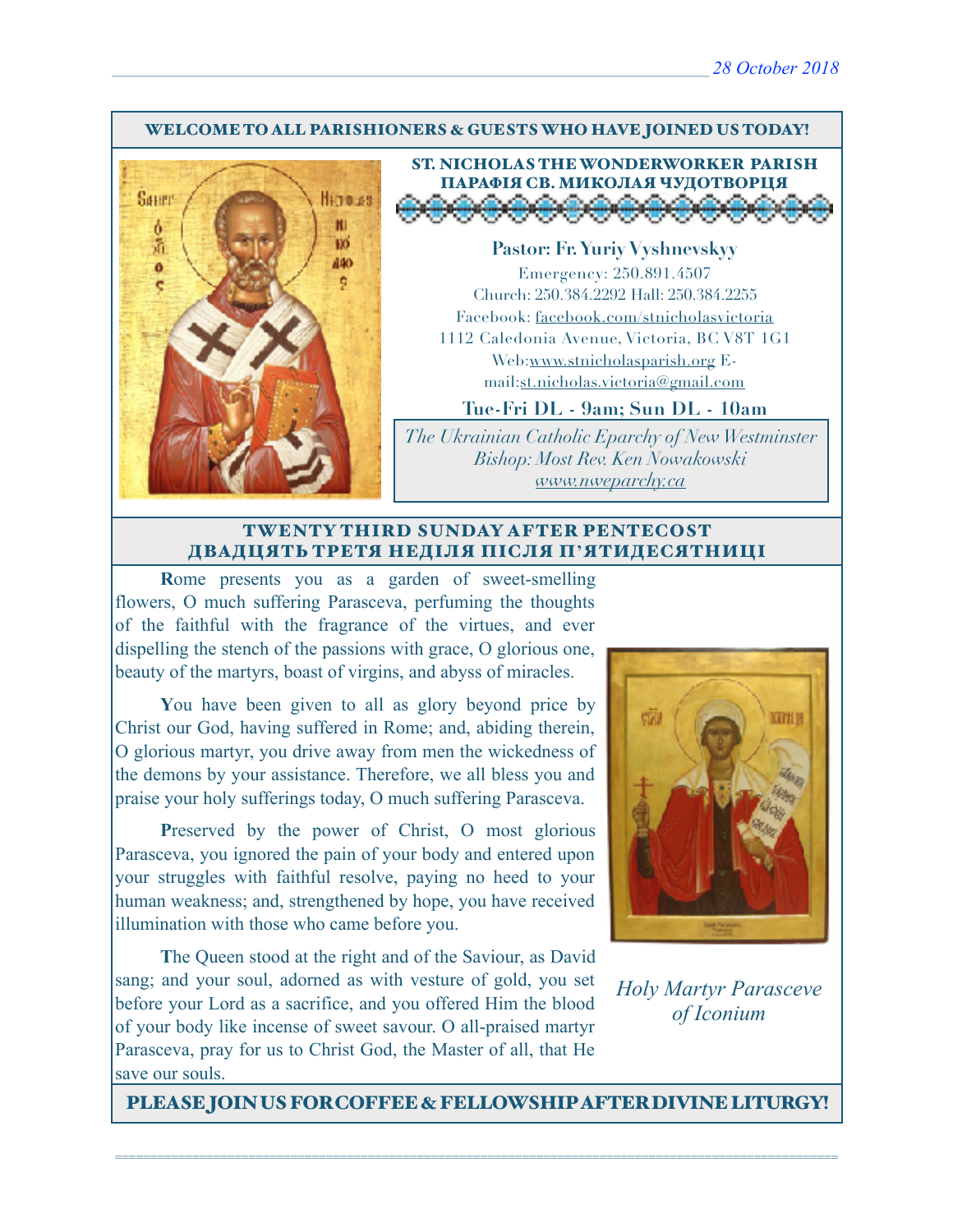| <b>SUNDAY HYMNS</b>                                                                                                                                                                                                                                                                                                                                                                                                                                                                                                                                                                                                                                                                                                                                                                                                                                                                                                                                                                                                                                                                                                                                            |                |                                                                         |                                    |                                                             |         |  |  |
|----------------------------------------------------------------------------------------------------------------------------------------------------------------------------------------------------------------------------------------------------------------------------------------------------------------------------------------------------------------------------------------------------------------------------------------------------------------------------------------------------------------------------------------------------------------------------------------------------------------------------------------------------------------------------------------------------------------------------------------------------------------------------------------------------------------------------------------------------------------------------------------------------------------------------------------------------------------------------------------------------------------------------------------------------------------------------------------------------------------------------------------------------------------|----------------|-------------------------------------------------------------------------|------------------------------------|-------------------------------------------------------------|---------|--|--|
| <b>OPENING HYMN</b>                                                                                                                                                                                                                                                                                                                                                                                                                                                                                                                                                                                                                                                                                                                                                                                                                                                                                                                                                                                                                                                                                                                                            |                | В Страсі і Покорі / We Are Gathered pg. 234-235                         |                                    |                                                             |         |  |  |
| <b>COMMUNION HYMN</b>                                                                                                                                                                                                                                                                                                                                                                                                                                                                                                                                                                                                                                                                                                                                                                                                                                                                                                                                                                                                                                                                                                                                          |                | Витай Між Нами / With Solemn Greeting pg. 244-245                       |                                    |                                                             |         |  |  |
| <b>CLOSING HYMN</b>                                                                                                                                                                                                                                                                                                                                                                                                                                                                                                                                                                                                                                                                                                                                                                                                                                                                                                                                                                                                                                                                                                                                            |                | О Спомагай Нас / Always Protect Us pg. 364-366                          |                                    |                                                             |         |  |  |
| Please join us today in singing our Sunday hymns!                                                                                                                                                                                                                                                                                                                                                                                                                                                                                                                                                                                                                                                                                                                                                                                                                                                                                                                                                                                                                                                                                                              |                |                                                                         |                                    |                                                             |         |  |  |
| <b>SUNDAY &amp; DAILY SCHEDULE</b>                                                                                                                                                                                                                                                                                                                                                                                                                                                                                                                                                                                                                                                                                                                                                                                                                                                                                                                                                                                                                                                                                                                             |                |                                                                         |                                    |                                                             |         |  |  |
| <b>SUNDAY, October 21</b>                                                                                                                                                                                                                                                                                                                                                                                                                                                                                                                                                                                                                                                                                                                                                                                                                                                                                                                                                                                                                                                                                                                                      |                |                                                                         |                                    | Divine Liturgy - for the Parishioners of St Nicholas Parish |         |  |  |
| <b>MONDAY, October 22</b>                                                                                                                                                                                                                                                                                                                                                                                                                                                                                                                                                                                                                                                                                                                                                                                                                                                                                                                                                                                                                                                                                                                                      |                | <b>NO SERVICESS</b>                                                     |                                    |                                                             |         |  |  |
| TUESDAY, October 23                                                                                                                                                                                                                                                                                                                                                                                                                                                                                                                                                                                                                                                                                                                                                                                                                                                                                                                                                                                                                                                                                                                                            |                | Divine Liturgy of St. John Chrysostom                                   |                                    |                                                             | 9:00 AM |  |  |
| <b>WEDNESDAY, October 24</b>                                                                                                                                                                                                                                                                                                                                                                                                                                                                                                                                                                                                                                                                                                                                                                                                                                                                                                                                                                                                                                                                                                                                   |                | Divine Liturgy of St. John Chrysostom                                   |                                    |                                                             | 9:00 AM |  |  |
| THURSDAY, October 25                                                                                                                                                                                                                                                                                                                                                                                                                                                                                                                                                                                                                                                                                                                                                                                                                                                                                                                                                                                                                                                                                                                                           |                | Divine Liturgy of St. John Chrysostom                                   |                                    |                                                             | 9:00 AM |  |  |
| FRIDAY, October 26                                                                                                                                                                                                                                                                                                                                                                                                                                                                                                                                                                                                                                                                                                                                                                                                                                                                                                                                                                                                                                                                                                                                             |                | Divine Liturgy of St. John Chrysostom                                   |                                    |                                                             | 9:00 AM |  |  |
| <b>SATURDAY, October 27</b>                                                                                                                                                                                                                                                                                                                                                                                                                                                                                                                                                                                                                                                                                                                                                                                                                                                                                                                                                                                                                                                                                                                                    |                | <b>NO SERVICESS</b>                                                     |                                    |                                                             |         |  |  |
| <b>SUNDAY, October 28</b>                                                                                                                                                                                                                                                                                                                                                                                                                                                                                                                                                                                                                                                                                                                                                                                                                                                                                                                                                                                                                                                                                                                                      |                | Divine Liturgy - for the Parishioners of St Nicholas Parish<br>10:00 AM |                                    |                                                             |         |  |  |
| Please Note: to request a Divine Liturgy for a special intention, please see Fr. Yuriy to arrange for it!                                                                                                                                                                                                                                                                                                                                                                                                                                                                                                                                                                                                                                                                                                                                                                                                                                                                                                                                                                                                                                                      |                |                                                                         |                                    |                                                             |         |  |  |
| <b>SUNDAY EPISTLE READERS</b>                                                                                                                                                                                                                                                                                                                                                                                                                                                                                                                                                                                                                                                                                                                                                                                                                                                                                                                                                                                                                                                                                                                                  |                |                                                                         |                                    |                                                             |         |  |  |
| <b>DATE</b>                                                                                                                                                                                                                                                                                                                                                                                                                                                                                                                                                                                                                                                                                                                                                                                                                                                                                                                                                                                                                                                                                                                                                    | <b>READING</b> |                                                                         | <b>UKRAINIAN</b>                   | <b>ENGLISH</b>                                              |         |  |  |
| <b>SUNDAY, October 28</b>                                                                                                                                                                                                                                                                                                                                                                                                                                                                                                                                                                                                                                                                                                                                                                                                                                                                                                                                                                                                                                                                                                                                      | Eph. 2:4-10    | Marian Chalifoux<br>Yuliya Pelekhata                                    |                                    |                                                             |         |  |  |
| <b>SUNDAY, November 4</b>                                                                                                                                                                                                                                                                                                                                                                                                                                                                                                                                                                                                                                                                                                                                                                                                                                                                                                                                                                                                                                                                                                                                      | Eph. 2:14-22   | Robert Herchak<br>Dmytro Maksymiv                                       |                                    |                                                             |         |  |  |
| <b>SUNDAY, November 11</b>                                                                                                                                                                                                                                                                                                                                                                                                                                                                                                                                                                                                                                                                                                                                                                                                                                                                                                                                                                                                                                                                                                                                     | Eph. 4:1-6     | Kateryna Yaremyn<br><b>Bryan Melnyk</b>                                 |                                    |                                                             |         |  |  |
| <b>SUNDAY, November 18</b>                                                                                                                                                                                                                                                                                                                                                                                                                                                                                                                                                                                                                                                                                                                                                                                                                                                                                                                                                                                                                                                                                                                                     | Eph. 5:9-19    | Glikeria Iwanuck<br>Carol Chapman                                       |                                    |                                                             |         |  |  |
| Thank you, Epistle readers, for your service in proclaiming God's Word!                                                                                                                                                                                                                                                                                                                                                                                                                                                                                                                                                                                                                                                                                                                                                                                                                                                                                                                                                                                                                                                                                        |                |                                                                         |                                    |                                                             |         |  |  |
| <b>2018 PARISH COUNCIL EXECUTIVE</b>                                                                                                                                                                                                                                                                                                                                                                                                                                                                                                                                                                                                                                                                                                                                                                                                                                                                                                                                                                                                                                                                                                                           |                |                                                                         | PASTORAL MINISTRY & HOLY MYSTERIES |                                                             |         |  |  |
| Alec Rossa - 250.472.3374 CONFESSIONS<br>$.1/2$ hour before Liturgy<br>CHAIRPERSON.<br>SECRETARYRichard DeMerchant - 250.893.3484<br>BAPTISMSby appointment<br>MARRIAGESsix months notice should<br>FINANCIAL SECRETARYDavid Newberry - 250.598.8197<br>be given to the parish priest, and he should be<br>FUNDRAISING/HALL RENTALRobert Herchak - 250.386.7872<br>contacted before any other arrangements are made<br>MAINTENANCEMurray Chapman - 250.658.4769<br>FUNERALSby appointment<br>LITURGICAL COMMITTEEMotria Koropecky - 250.658.3051<br>MEMBER AT LARGECindy Lazaruk - 778.677.9072<br><b>Bequests &amp; Wills:</b> Leaving a bequeath is a process of giving a donation through your will. It is<br>simply a distribution from your estate to a charitable organization through your last will and testament. It<br>can be as small or as large a donation as you wish. It is important that you talk to your lawyer about the<br>process. In your kindness please remember St Nicholas the Wonderworker Ukrainian Catholic Church in<br>your bequeath and will. If anyone wishes to make such a bequeath in their will, the following clause may |                |                                                                         |                                    |                                                             |         |  |  |
| be included or added to a will: "I give, devise, and bequeath to St Nicholas the Wonderworker Ukrainian<br>Catholic Parish - 1112 Caledonia Avenue, Victoria BC, V8T 1G1, the sum of \$<br>$%$ of my<br>$($ or                                                                                                                                                                                                                                                                                                                                                                                                                                                                                                                                                                                                                                                                                                                                                                                                                                                                                                                                                 |                |                                                                         |                                    |                                                             |         |  |  |

=======================================================================================================

estate), to be used for the benefit of the parish and it's pastoral activities."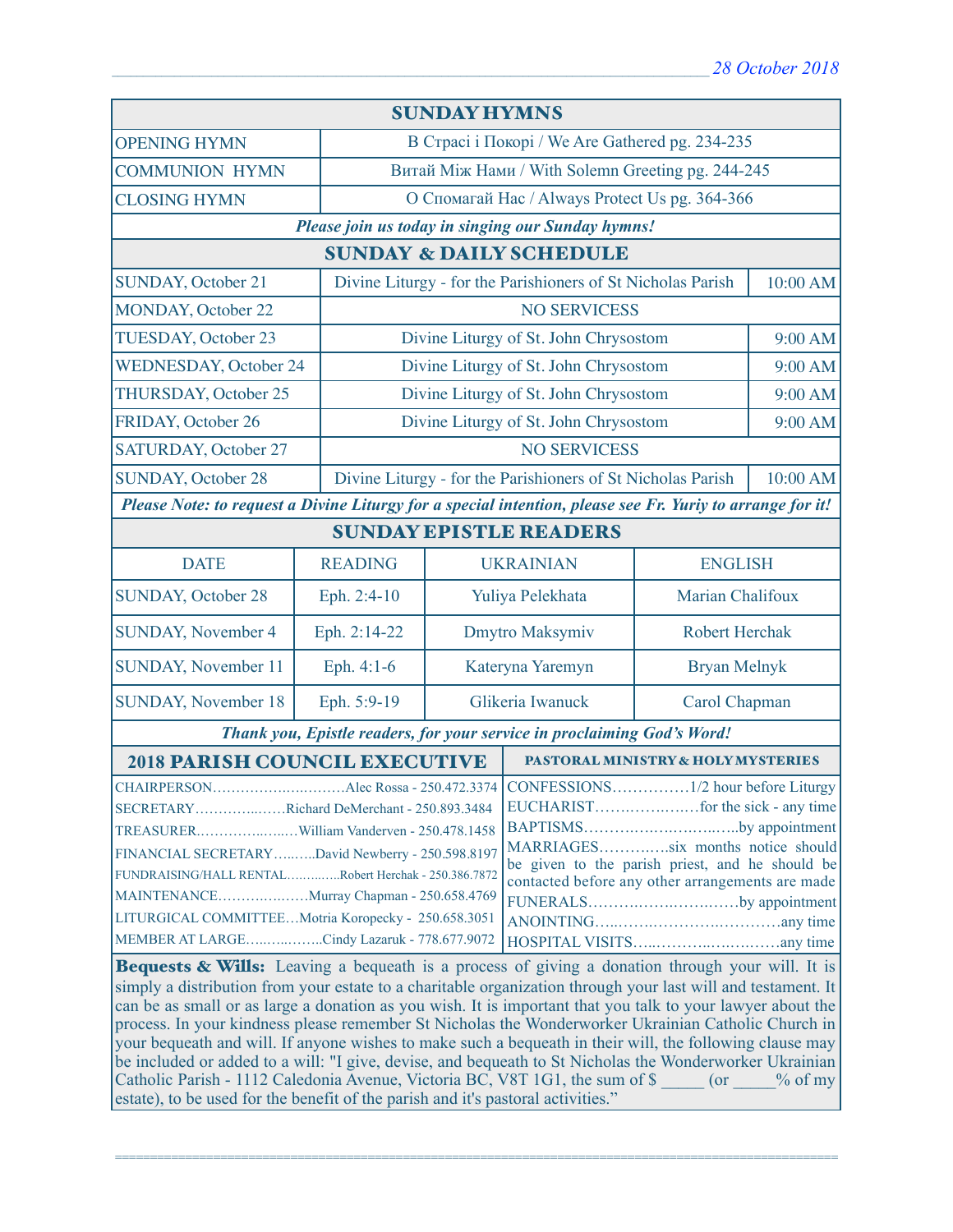## **Vibrant Parish Prayer**

**O** God, Creator of Heaven and Earth! Because of your indescribable love for us, you sent your Only-Begotten Son, Our Lord and Saviour, Jesus Christ - The Way, The Truth, and The Life and our Salvation. In His name, we turn to You. Strengthen our hearts and minds in Christian love and in unity of purpose as we strive to build a Vibrant Parish. Give us the grace to model our lives according to the Word of God. Instill in us the desire to pray and to celebrate the Holy Mysteries as one Christian Family in our Parish Community. Inspire us to follow Your great command to be a servant to the less fortunate among us! Grant this, O Lord, through the mercies and love for mankind of Your Only-Begotten Son with whom You are blessed, together with Your All-Holy, Good and Life-Giving Spirit, now and forever and ever. Amen!



### **St. Nicholas Parish**

**A Place To Encounter The Living Christ** Through the word, the Holy Mysteries & Prayer, Serving One's Neighbor, Leadership Fostering & Serving Unity and Missionary Spirit (His Beatitude Sviatoslav)



#### **Молитва Живої Парафії**

**Г**осподи Ісусе Христе, Пастирю Добрий, як колись Ти пригорнув заблуканих овечок, щоб вони пізнали Твій голос і були Твоїм стадом, так і сьогодні глянь ласкаво з небесних висот на нашу парафію та зішли на неї Твого Святого Духа, щоб вона була місцем пізнання радості Доброї Новини. Скріплюй нас Твоєю присутністю та єднай нас кожночасно в молитві. Даруй нам духа служіння ближньому, щоб у нашій парафії кожний міг зустріти Тебе, милостивого Бога. Благослови наш духовний провід Твоєю мудрістю і дай, щоб ніхто з нас не шкодував ні часу, ні талантів, ні матеріальних дібр для розбудови Твого царства. Єднай нас у мирі та злагоді, щоб ми були Твоєю спільнотою любові. Всели в нас місійного духа, щоб ми стали тим світилом євангельського слова, молитви і добрих діл, що кличе кожного до участі в Божественному житті, щоб славилося, Спасе, Твоє Ім'я з безначальним Твоїм Отцем та пресвятим, благим і животворящим Твоїм Духом нині, і повсякчас, і на віки віків. Амінь.

## DIVINE LITURGY PROPERS

*The Divine Liturgy - An Anthology for Worship: Liturgy - pg. 270-318; propers - pg. 349 The Liturgy prescribed for today is that of St. John Chrysostom.* 

**Troparion, Tone 6:** Angelic powers were upon Your tomb<sup>\*</sup> and the guards became like dead men;\* Mary stood before Your tomb\* seeking Your most pure body.\* You captured Hades without being overcome by it.\* You met the Virgin and granted life.\* O Lord, risen from the dead,\* glory be to You.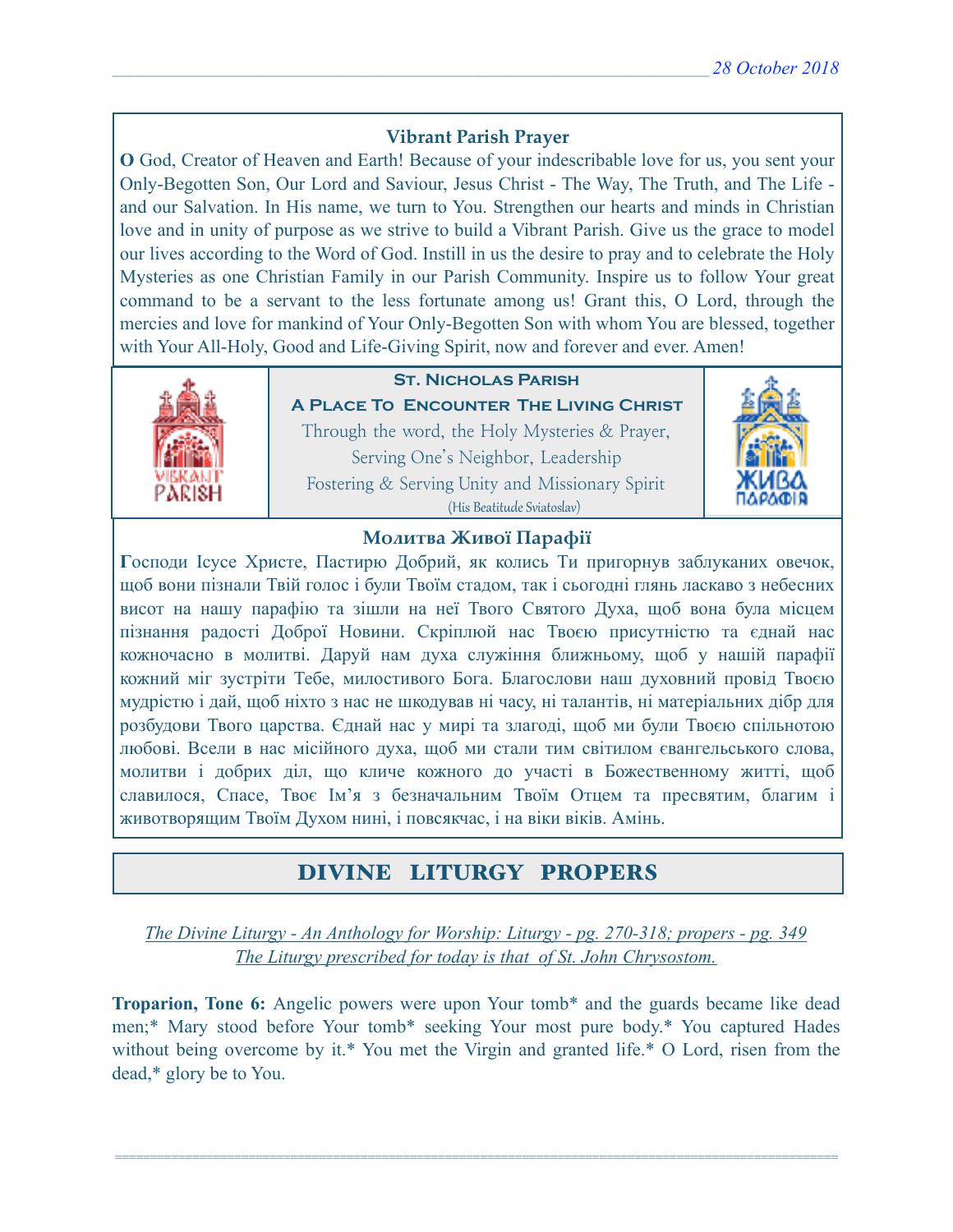**Glory: Kontakion, Tone 6:** With his life-giving hand\* Christ our God, the Giver of life,\* raised all the dead from the murky abyss\* and bestowed resurrection upon humanity.\* He is for all the Saviour,\* the resurrection and the life, and the God of all.

**Now: Theotokion, Tone 6:** Undaunted patroness of Christians,\* O steadfast intermediary with the Creator,\* turn not away from the suppliant voices of sinners,\* but in Your kindness come to help us who cry out to You in faith.\* Be quick to intercede, make haste to plead,\* for You are ever the patroness of those who honour You, O Mother of God.

**Prokimenon, Tone 6:** Save Your people, O Lord,\* and bless Your inheritance. *Verse:* Unto You I will cry, O Lord my God, lest you turn from me in silence.

**Epistle - Eph. 2:4-10 - A Reading from the Letter of Saint Apostle Paul to Ephesians:** Brothers and Sisters, God, is rich in mercy, out of the great love with which he loved us even when we were dead through our trespasses, made us alive together with Christ—by grace you have been saved— and raised us up with him and seated us with him in the heavenly places in Christ Jesus, so that in the ages to come he might show the immeasurable riches of his grace in kindness towards us in Christ Jesus. For by grace you have been saved through faith, and this is not your own doing; it is the gift of God— not the result of works, so that no one may boast. For we are what he has made us, created in Christ Jesus for good works, which God prepared beforehand to be our way of life.

**Alleluia, Tone 6:** *Verse:* He who lives in the aid of the Most High, shall dwell under the protection of the God of heaven. *Verse:* He says to the Lord: You are my protector and my refuge, my God, in Whom I hope.

**Gospel - Lk 8: 26-39 -** At that time Jesus arrived at the country of the Gerasenes, which is opposite Galilee. As he stepped out on land, a man of the city who had demons met him. For a long time he had worn no clothes, and he did not live in a house but in the tombs. When he saw Jesus, he fell down before him and shouted at the top of his voice, 'What have you to do with me, Jesus, Son of the Most High God? I beg you, do not torment me'— for Jesus had commanded the unclean spirit to come out of the man. (For many times it had seized him; he was kept under guard and bound with chains and shackles, but he would break the bonds and be driven by the demon into the wilds.) Jesus then asked him, 'What is your name?' He said, 'Legion'; for many demons had entered him. They begged him not to order them to go back into the abyss. Now there on the hillside a large herd of swine was feeding; and the demons begged Jesus to let them enter these. So he gave them permission. Then the demons came out of the man and entered the swine, and the herd rushed down the steep bank into the lake and was drowned. When the swineherds saw what had happened, they ran off and told it in the city and in the country. Then people came out to see what had happened, and when they came to Jesus, they found the man from whom the demons had gone sitting at the feet of Jesus, clothed and in his right mind. And they were afraid. Those who had seen it told them how the one who had been possessed by demons had been healed. Then all the people of the surrounding country of the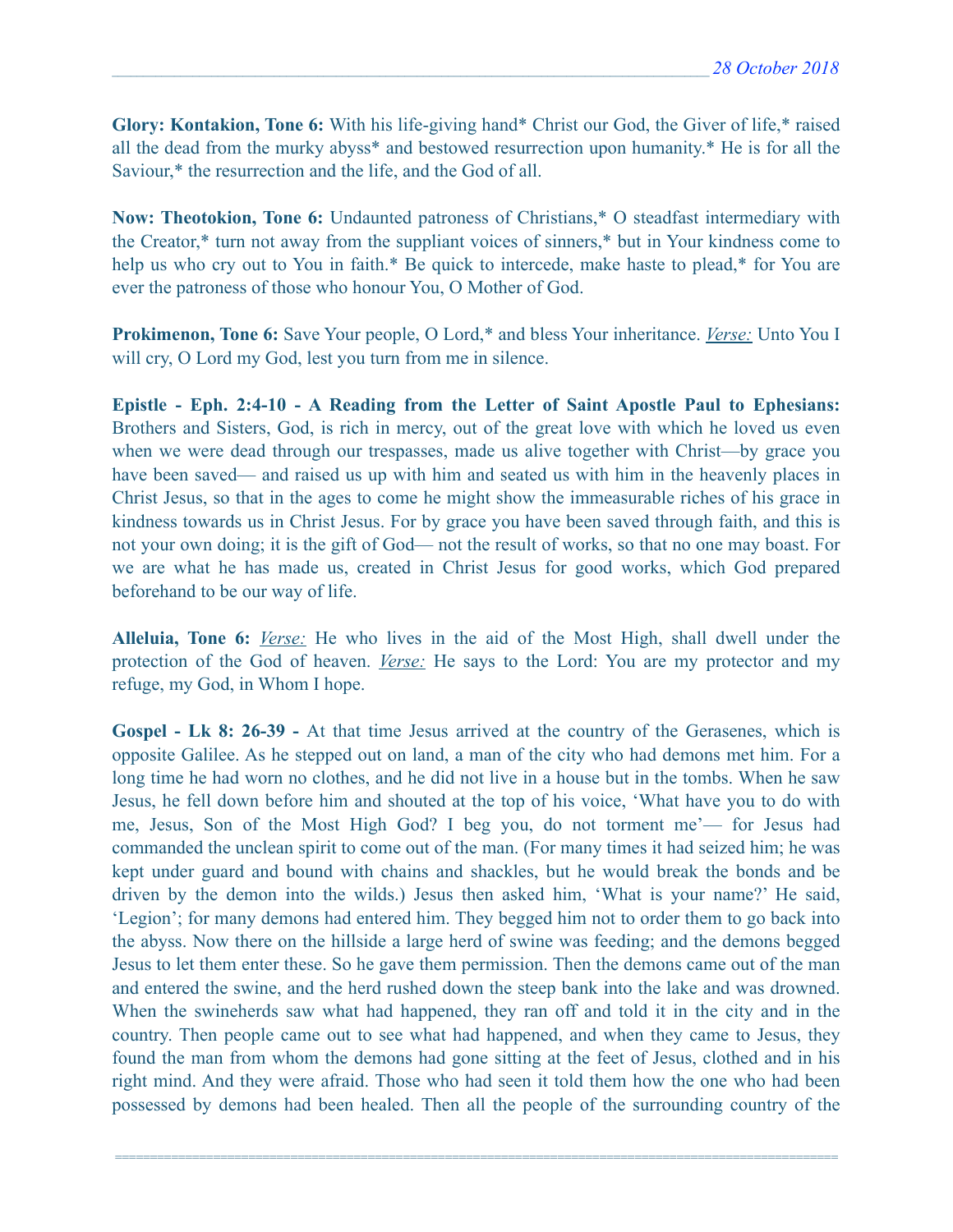Gerasenes asked Jesus to leave them; for they were seized with great fear. So he got into the boat and returned. The man from whom the demons had gone begged that he might be with him; but Jesus sent him away, saying, 'Return to your home, and declare how much God has done for you.' So he went away, proclaiming throughout the city how much Jesus had done for him.

**Communion Verse:** Praise the Lord from the heavens;\* praise Him in the highest. Alleluia, alleluia,\* alleluia!

**Prayer After Holy Communion:** Having been made worthy to partake in a mystical way of Your immaculate Body and precious Blood, O Christ our God, I acclaim and bless, worship and glorify You, and proclaim the greatness of Your saving acts, now and for ever and ever. Amen. *(more Prayers After Holy Communion on pg. 324-326 in the Anthology book).* 

 $\left| \diamond \right| \diamond \left| \diamond \right|$ 

**Тропар, глас 6:** Ангельські сили на гробі Твоїм\* і сторожі омертвіли;\* Марія ж стояла при гробі,\* шукаючи пречистого тіла Твого.\* Полонив Ти ад і, не переможений від нього,\* зустрів Ти Діву, даруючи життя.\* Воскреслий з мертвих, Господи, слава Тобі!

**Слава: Кондак, глас 6:** Животворною рукою Життєдавець, Христос Бог,\* воскресив з темних безодень всіх померлих\* і подав воскресіння людському родові:\* Він бо усіх Спаситель,\* восресіння, життя і Бог усіх.

**І нині: Богородичний, глас 6:** Заступнице християн бездоганна,\* Посереднице до Творця незамінна,\* не погорди молінням грішних,\* але випереди, як Блага, з поміччю нам, що вірно Тобі співаємо.\* Поспішись на молитву і скоро прийди на моління,\* заступаючи повсякчас, Богородице, тих, що Тебе почитають.

**Прокімен, глас 6:** Спаси, Господи, \* людей Твоїх \* і благослови спадкоємство Твоє. *Стих:* До Тебе, Господи, взиватиму; Боже мій, не відвертайсь мовчки від мене.

**Апостол - Еф. 2:4-10 - До Ефесян Послання Святого Апостола Павла Читання:** Браття і сестри, Бог, багатий милосердям, з-за великої своєї любови, якою полюбив нас, мертвих нашими гріхами, оживив нас разом із Христом – благодаттю ви спасені! – І разом з ним воскресив нас, і разом посадовив на небі у Христі Ісусі; щоб у наступних віках він міг показати надзвичайне багатство своєї благодаті у своїй доброті до нас у Христі Ісусі. Бо ви спасені благодаттю через віру. І це не від нас: воно дар Божий. Воно не від діл, щоб ніхто не міг хвалитися. Бо ми його створіння, створені у Христі Ісусі для добрих діл, які Бог уже наперед був приготував, щоб ми їх чинили.

**Алилуя, глас 6:** *Стих:* Хто живе під охороною Всевишнього, під покровом Бога небесного оселиться. *Стих:* Скаже він Господеві: Ти заступник мій і пристановище моє, Бог мій, на котрого я надіюся.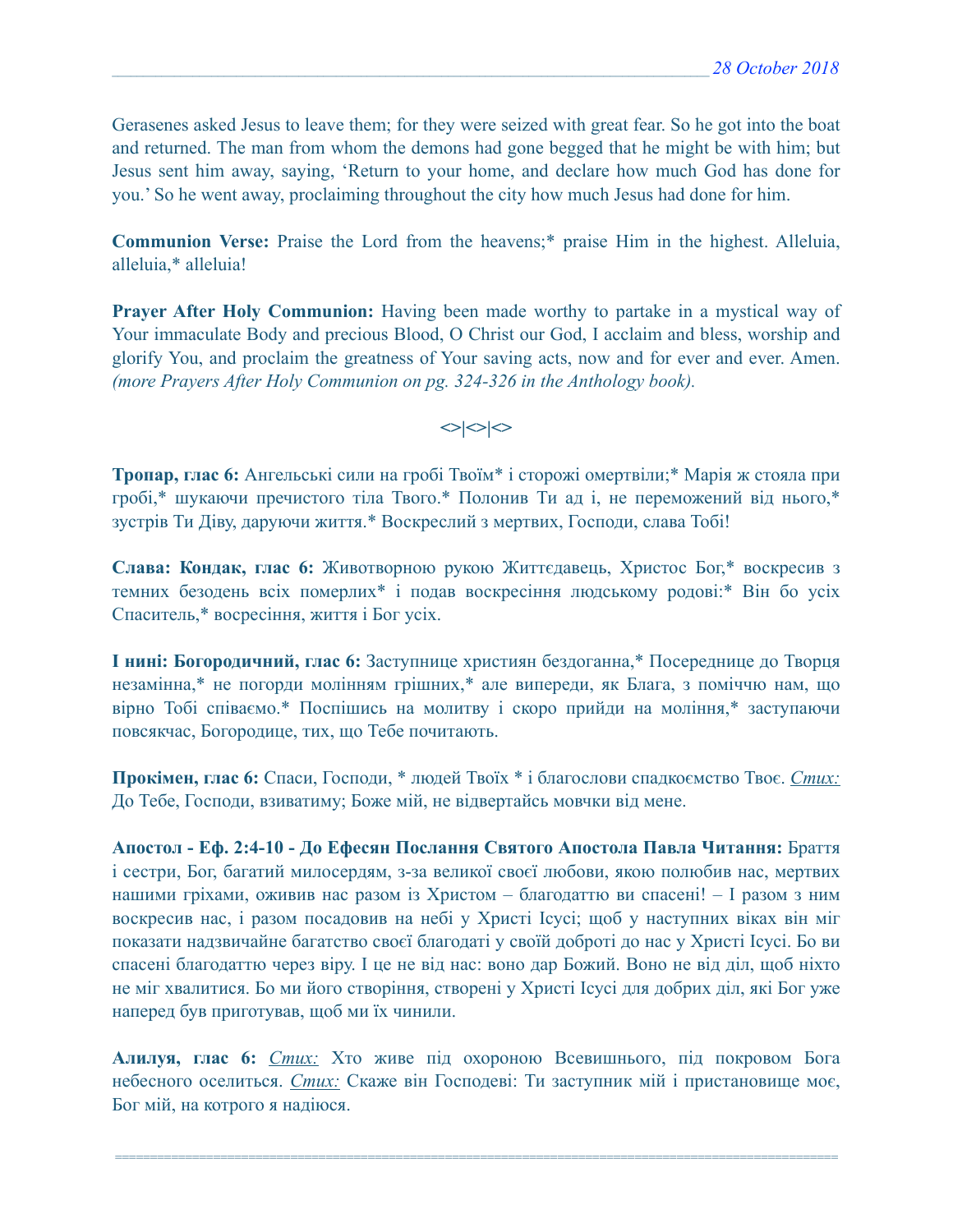**Євангеліє - Лк 8:26-39 -** І вони припливли до землі Гадаринської, що навпроти Галілеї. І, як на землю Він вийшов, перестрів Його один чоловік із міста, що довгі роки мав він демонів, не вдягався в одежу, і мешкав не в домі, а в гробах. А коли він Ісуса побачив, то закричав, поваливсь перед Ним, і голосом гучним закликав: Що до мене Тобі, Ісусе, Сину Бога Всевишнього? Благаю Тебе, не муч мене! Бо звелів Він нечистому духові вийти з людини. Довгий час він хапав був його, і в'язали його ланцюгами й кайданами, і стерегли його, але він розривав ланцюги, і демон гнав по пустині його. А Ісус запитався його: Як тобі на ім'я? І той відказав: Леґіон, бо багато ввійшло в нього демонів. І благали Його, щоб Він їм не звелів іти в безодню. Пасся ж там на горі гурт великий свиней. І просилися демони ті, щоб дозволив піти їм у них. І дозволив Він їм. А як демони вийшли з того чоловіка, то в свиней увійшли. І череда кинулась із кручі до озера, і потопилась. Пастухи ж, як побачили теє, що сталось, повтікали, та в місті й по селах звістили. І вийшли побачити, що сталось. І прийшли до Ісуса й знайшли, що той чоловік, що демони вийшли із нього, сидів при ногах Ісусових вдягнений та при умі, і полякались... Самовидці ж їм розповіли, як видужав той біснуватий. І ввесь народ Гадаринського краю став благати Його, щоб пішов Він від них, великий бо страх обгорнув їх. Він же до човна ввійшов і вернувся. А той чоловік, що демони вийшли із нього, став благати Його, щоб бути при Ньому. Та Він відпустив його, кажучи: Вернися до дому свого, і розповіж, які речі великі вчинив тобі Бог! І той пішов, і по цілому місту звістив, які речі великі для нього Ісус учинив!

**Причасний:** Хваліте Господа з небес,\* хваліте Його на висотах. Алилуя, алилуя, алилуя!

**Молитва По Святім Причастю:** Таїнственно удостоївшись бути причасником Твого пречистого тіла і чесної крови, Христе Боже, оспівую і благословлю, поклоняюся, і славлю, і величаю спасіння Твої, Господи, нині і повсякчас, і на віки вічні. Амінь. *(більше Молитов По Святім Причастю на ст. 80-87 в маленькій книжечці "Божественна Літургія")*.

## ANNOUNCEMENTS

✦**TODAY AFTER LITURGY - COME AND MEET CASSIAN SOLTYKEVYCH,** past president of SUSK (Ukrainian Canadian Students' Union). Cassian Soltykevych, actively volunteers with SUSK, and the Ukrainian Canadian Congress (UCC) National Executive. He is the immediate past President of SUSK, the goal of which is to build an endowment fund that will sustain and support Ukrainian student organizations across Canada in perpetuity. The Ukrainian Canadian Students' Union (SUSK), or Союз Українського Студентства Канади (СУСК), serves as a national forum through which concerns and issues relevant to Ukrainian Canadian students are discussed and acted upon.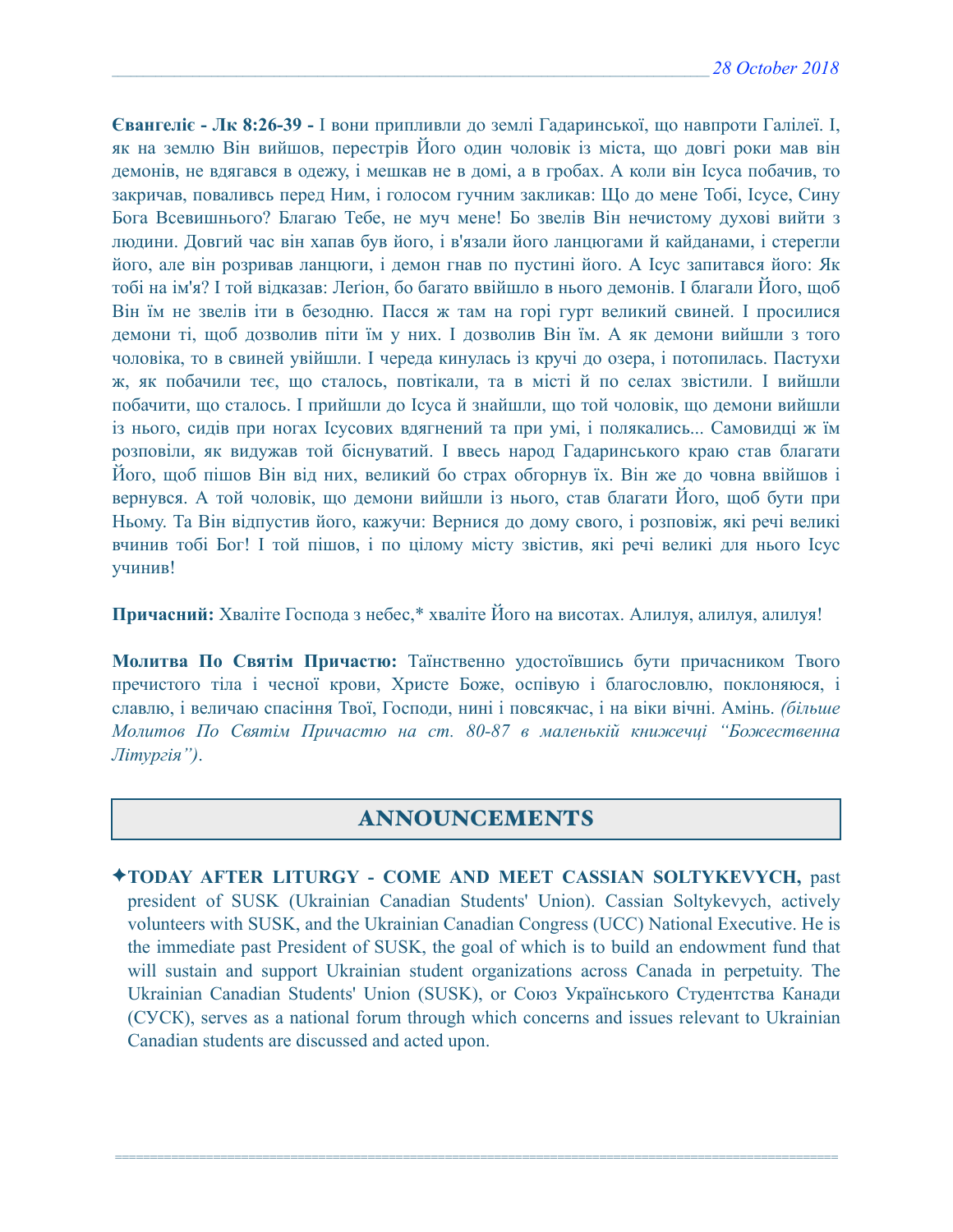- ✦**VESELKA** will be hosting a Silent Auction on Saturday, November 24 to fund raise for their trip to Ukraine in August 2019. Doors open at 6PM; tickets - \$40. Wine, appetizers, live music & prizes. Make this a special evening. The dancers are also selling frozen perogies to raise funds for their trip. Veselka is sponsoring the Ukrainian Supper on November 23 so bring your family and friends to support their efforts. Veselka is available for performances throughout the year. Please submit requests online. Visit their website at veselkadancers.com for more information, call their office at 250.475.1174
- ✦**SVYAT VECHIR DINNER:** The Ukrainian Studies Society is hosting Ukrainian Christmas Eve Traditions, "Svyatay Vechir" (Holy Night) dinner on Saturday, January 5, 2019 at 6PM at the Ukrainian Cultural Centre.
- ✦**PRAYER REQUEST:** Please keep in your prayers GORD HRYHORYSHEN and other members of our parish, our family and friends who are ailing, in hospitals, nursing homes and those who are not able to join actively in their community.
- ✦**ST. NICHOLAS BOOK STORE:** The Divine Liturgy An Anthology of Worship **\$25**; "Christ Our Pascha" Catechism of the Ukrainian Catholic Church/"Христос Наша Пасха" Катехизм Української Католицької Церкви - **\$25**; "Sing to Our God" hymn book - **\$15**; Молитовник "Прийдіте Поклонімся" - **\$10;** "The Rosary - The Prayer Rule of the Mother of God in the Ukrainian Catholic Church" - **\$10.**
- ✦**PARISH CALENDAR OF BIRTHDAYS & ANNIVERSARIES:** If you would like to be included in our Parish Calendar of Birthday and Anniversary celebrations, please put date in our calendar located at the church vestibule. Each week, we will list the names in our parish bulletin so we can celebrate these happy occasions together!
- ✦**JOIN OUR CHOIR:** Do you enjoy singing? Please consider joining our St Nicholas Parish Choir and remember that we ALWAYS looking for new members! Contact Motria Koropecky for details at 250.658.3051.
- ✦**CATECHISM ANNOUNCEMENT:** "*And they were bringing to Him also the infants, in order that He may be touching them; but after the disciples saw it, they rebuked them. But Jesus called them to Himself and said, Let alone the little children to come to Me, and cease hindering them; for of such is the kingdom of God*." We are happy to welcome all children to our St. Nicholas The Wonderworker catechism program. Weekly classes are scheduled Sunday morning during Divine Liturgy. We want your children to learn more about their Catholic faith, sacred scripture, feast days, and religious practices and customs of the Ukrainian Catholic church. If you have any questions, please do not hesitate to contact Marian Chalifoux at 250.507.1005.
- ✦**THRIFTY'S PRE-PAID FOOD CARDS** We all have to buy groceries. Why not have 6% of it returned back to the church at no extra charge! Cards are available in \$100, \$200, and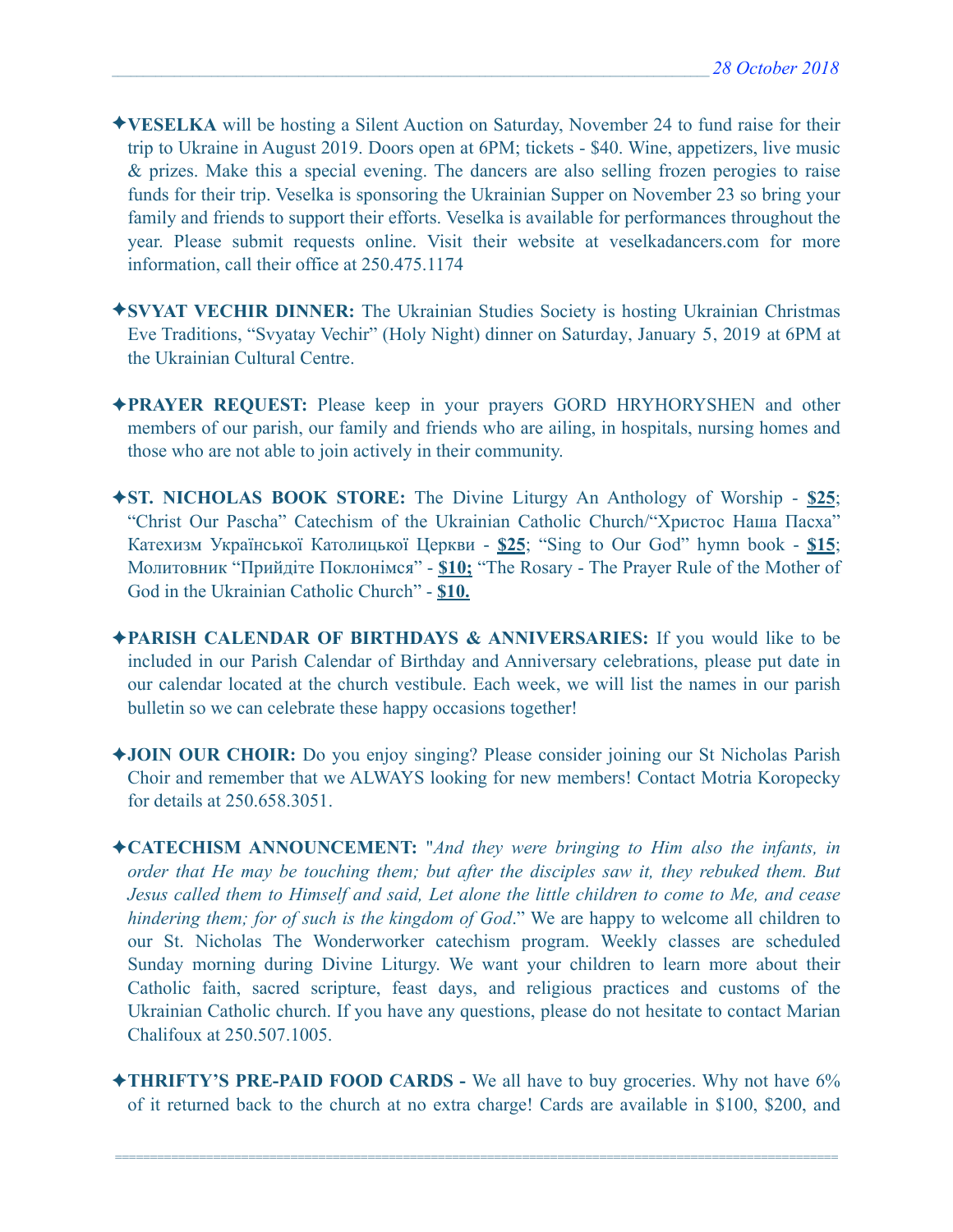\$500 denominations. Talk to Alec after today's liturgy to pre- order your cards. We need to sell A LOT of them! We encourage you to consider purchasing them for yourselves as gifts too.

- ✦**BE A STEWARD:** Have you ever wondered what more can you do to help our parish? Here are some suggestions: **Steward** of property security; **Steward** of grounds cleaning; **Steward** of cleaning church; **Steward** of church linen; **Steward** of outreach; **Steward** of caring; **Steward** of prayer; **Steward** of service. Quite often, our homebound or senior members, once active in their younger years, want to find purpose in their senior years. It's not only about doing but about "BEING" present to others. Contact Fr. Yuriy **OR** Darlene DeMerchant for more information. You will be amazed how "BEING" can make a difference.
- ✦**PARISH LIBRARY:** please visit our parish library and browse through the books on spirituality, church history, iconography, history of the Ukrainians in Canada, children's books and more… The library is located in the church vestibule. Please use a library book sign out form when borrowing a book.
- ✦**SUNDAY COFFEE VOLUNTEERS** act as hosts and serve light refreshments following the Sunday morning Divine Liturgy, providing an opportunity for the faithful to socialize with friends and visitors following their shared worship experience. We thank all of our parishioners who kind volunteer to serve refreshments. Whether you are new to the Parish, or are a longtime members, please join us for coffee. Please speak with Robert if you would like to volunteer.
- ✦**WE SHARE THE AIR:** Please keep it healthy and fragrant free. Someone in this area is scent-sitive. The chemicals used in scented products can make some people sick, especially those with fragrance sensitivities, asthma, allergies and other respiratory ailments. PLEASE DO NOT \*wear perfume, cologne, lotion, aftershave and other fragrances; \*USE unscented personal care products. Be Sensitive to Others. Thank you for your understanding. *St. Nicholas parish.*
- ✦**OCTOBER 21, SUNDAY DONATIONS** Coffee: \$37.50; Vigil lights: \$10.00; Loose collection: \$29.75; Envelope collection: \$447.00; Pre-authorized donations Oct 15 to Oct 21: \$120.00 **TOTAL: \$644.25**

## GETTING TO KNOW OUR ICONOSTASIS

**Saints Cyril & Methodius, Equal of the Apostles, and Enlighteners of the Slavs**  *(May 11)*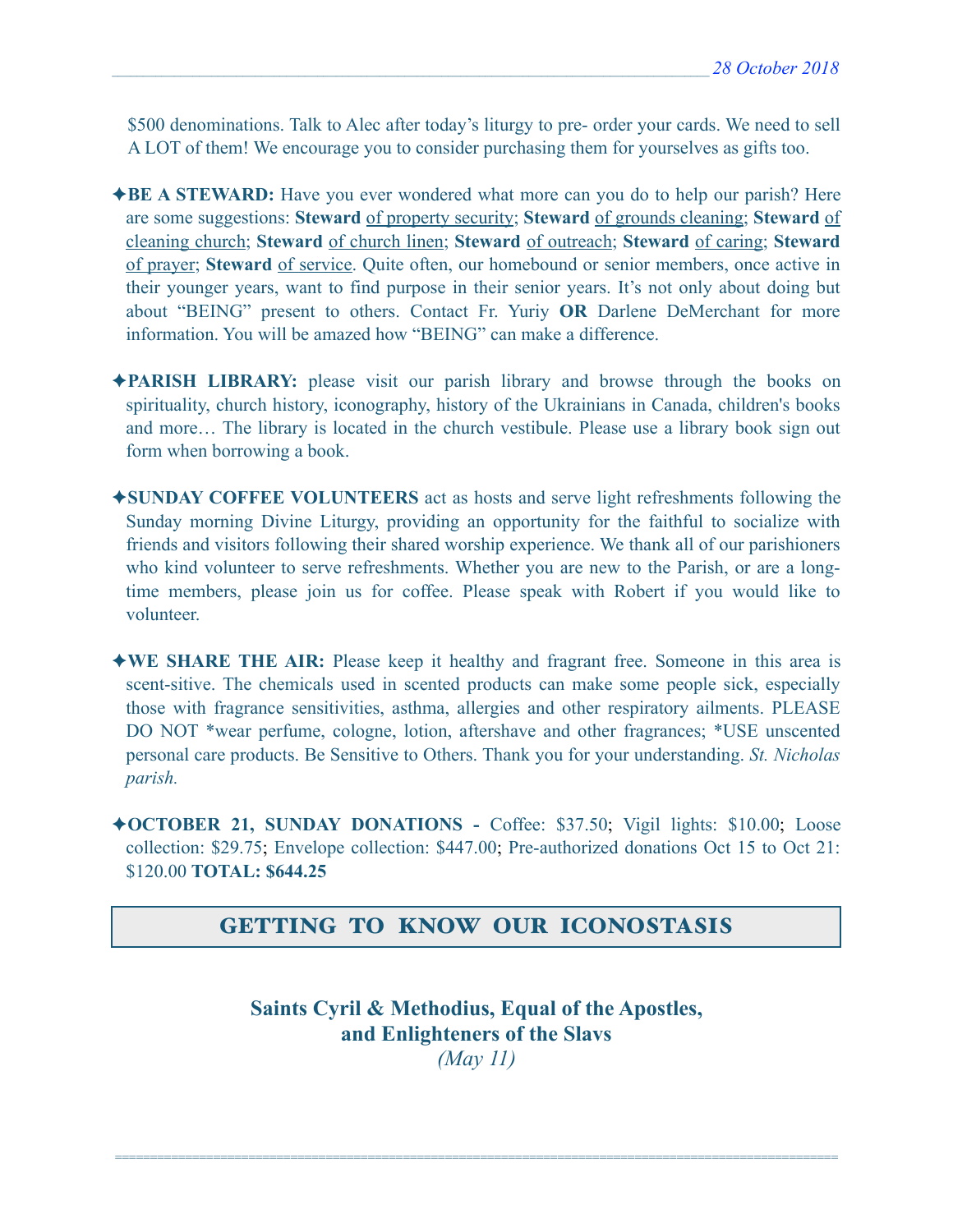

 Saints Cyril and Methodius came from an illustrious and pious family living in the Greek city of Thessalonica. St Methodius was the oldest of seven brothers, St Constantine [Cyril was his monastic name] was the youngest. At first St Methodius was in the military and was governor in one of the Slavic principalities dependent on the Byzantine Empire, probably Bulgaria, which made it possible for him to learn the Slavic language. After living there for about ten years, St Methodius later received monastic tonsure at one of the monasteries on Mount Olympus (Asia Minor).

 St Constantine studied all the sciences of his time, and also knew several languages. He also studied the works of St Gregory the Theologian. Because of his keen mind and penetrating intellect, St

Constantine was called "Philosopher" (wise). Upon the completion of his education, St Constantine was ordained to the holy priesthood and was appointed curator of the patriarchal library at the church of Hagia Sophia. He soon left the capital and went secretly to a monastery.

The emperor soon summoned both of the holy brothers from the monastery and sent them to preach the Gospel to the Khazars. Along the way they stayed in the city of Korsun (city in modern day Ukraine), making preparations for their missionary activity. There the holy brothers miraculously discovered the relics of the hieromartyr Clement, Pope of Rome.

There in Korsun St Constantine found a Gospel and Psalter written in Slavonic, and a man speaking the Slavic tongue, and he learned from this man how to read and speak this language. On the way home, the brothers again visited Korsun and, taking up the relics of Saint Clement, they returned to Constantinople. St Constantine remained in the capital, but St Methodius was made hegumen of the small Polychronion monastery near Mount Olympus, where he lived a life of asceticism as before.

Soon messengers came to the emperor from the Moravian prince Rostislav, who was under pressure from German bishops, with a request to send teachers to Moravia who would be able to preach in the Slavic tongue. The emperor summoned St Constantine and said to him, "You must go there, but it would be better if no one knows about this."

St Constantine prepared for the new task with fasting and prayer. With the help of his brother St Methodius and the disciples Gorazd, Clement, Sava, Naum and Angelyar, he devised a Slavonic alphabet and translated the books which were necessary for the celebration of the divine services: the Gospel, Epistles, Psalter, and collected services, into the Slavic tongue. This occurred in the year 863.

After completing the translation, the holy brothers went to Moravia, where they were received with great honor, and they began to teach the services in the Slavic language. This aroused the malice of the German bishops, who celebrated divine services in the Moravian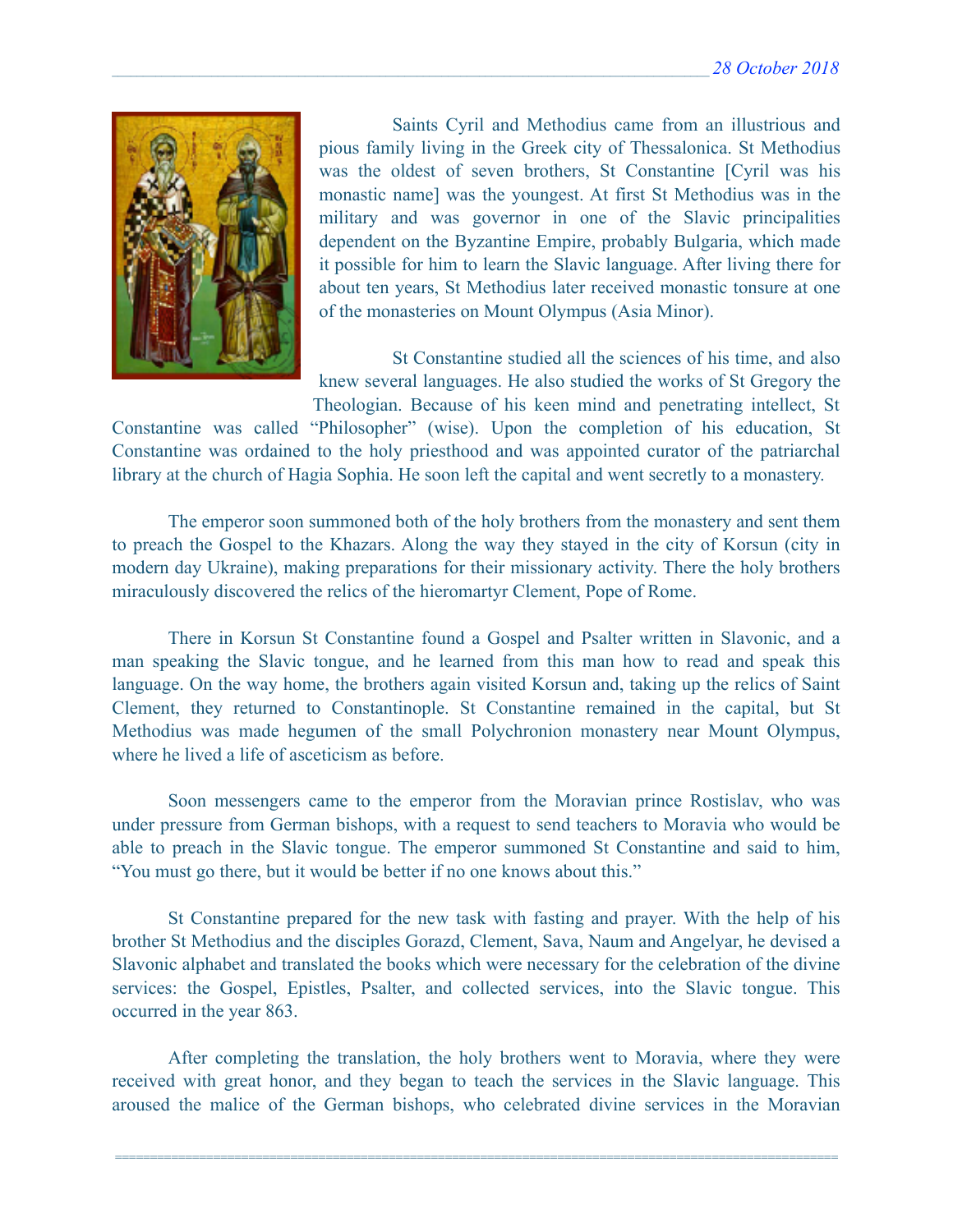churches in Latin. They rose up against the holy brothers, convinced that divine services must be done in one of three languages: Hebrew, Greek or Latin.

St Constantine said, "You only recognize three languages in which God may be glorified. But David sang, 'Praise the Lord, all nations, praise the Lord all peoples (Ps 116/117:1).' And the Gospel of St Matthew (28:18) says, 'Go and teach all nations....'" The German bishops were humiliated, but they became bitter and complained to Rome.

The holy brothers were summoned to Rome for a decision on this matter. Taking with them the relics of St Clement, Sts Constantine and Methodius set off to Rome. Knowing that the holy brothers were bringing these relics with them, Pope Adrian met them along the way with his clergy. The holy brothers were greeted with honor, the Pope gave permission to have divine services in the Slavonic language, and he ordered the books translated by the brothers to be placed in the Latin churches, and to serve the Liturgy in the Slavonic language.

At Rome St Constantine fell ill, and the Lord revealed to him his approaching death. He was tonsured into the monastic schema with the name of Cyril. On February 14, 869, fifty days after receiving the schema, Saint Cyril died at the age of forty-two.

St Cyril commanded his brother St Methodius to continue with their task of enlightening the Slavic peoples with the light of the true Faith. St Methodius entreated the Pope to send the body of his brother for burial in their native land, but the Pope ordered the relics of St Cyril to be placed in the church of St Clement, where miracles began to occur from them.

After the death of St Cyril, the Pope sent St Methodius to Pannonia, after consecrating him as Archbishop of Moravia and Pannonia. In Pannonia St Methodius and his disciples continued to distribute services books written in the Slavonic language. This again aroused the wrath of the German bishops. They arrested and tried St Methodius, who was sent in chains to Swabia, where he endured many sufferings for two and a half years.

After being set free by order of Pope John VIII of Rome, and restored to his archdiocese, St Methodius continued to preach the Gospel among the Slavs. He baptized the Czech prince Borivoi and his wife Ludmilla, and also one of the Polish princes. The German bishops began to persecute the saint for a third time, because he did not accept the erroneous teaching about the procession of the Holy Spirit from both the Father and the Son. St Methodius was summoned to Rome, but he justified himself before the Pope, and preserved the Orthodox teaching in its purity, and was sent again to the capital of Moravia, Velehrad.

Here in the remaining years of his life St Methodius, assisted by two of his former pupils, translated the entire Old Testament into Slavonic, except for the Book of Maccabbees, and many other books.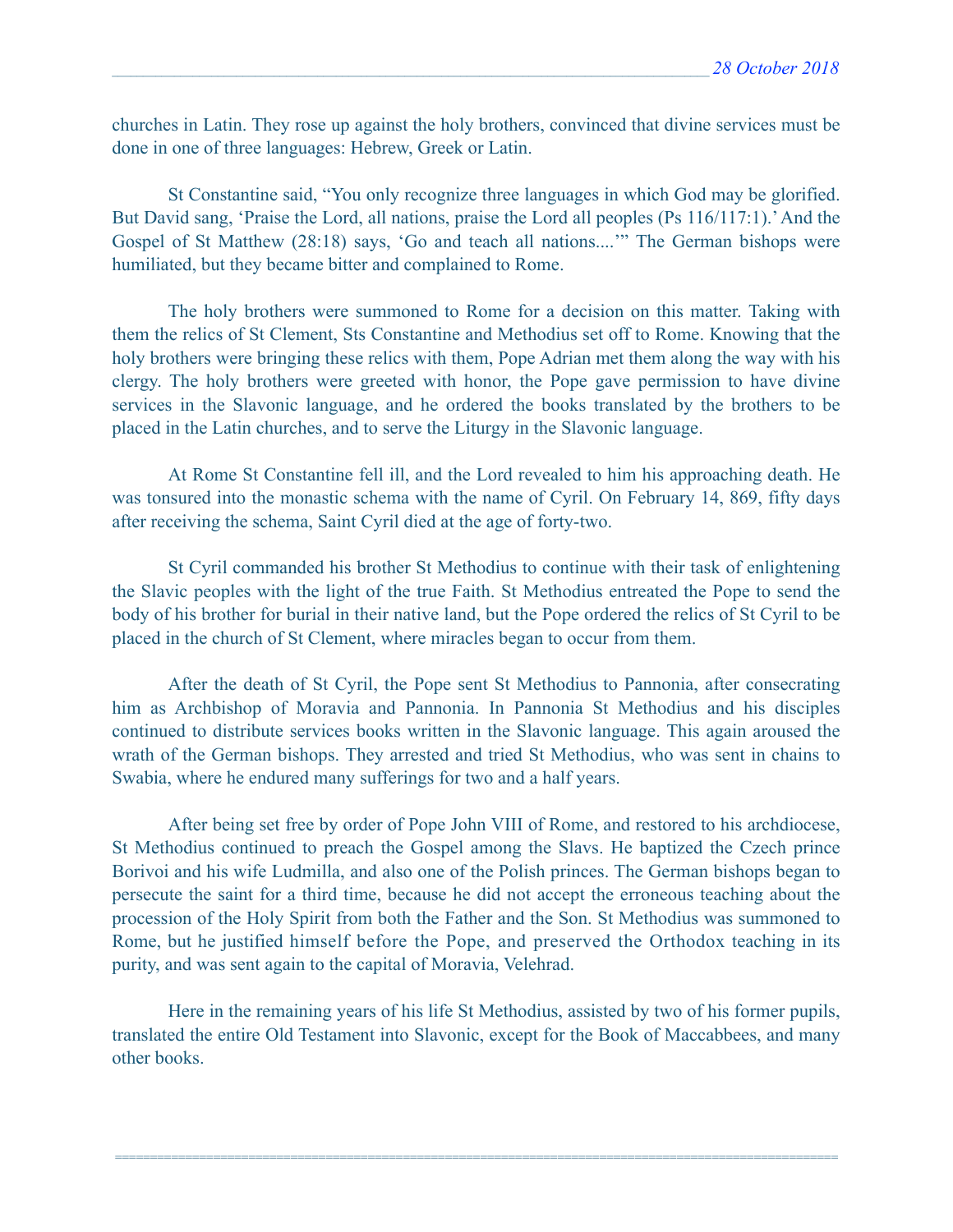Sensing the nearness of death, St Methodius designated one of his students, Gorazd, as a worthy successor to himself. The holy bishop predicted the day of his death and died on April 6, 885 when he was about sixty years old. The saint's burial service was chanted in three languages, Slavonic, Greek, and Latin. He was buried in the cathedral church of Velehrad.

#### READING THE CATECHISM *"CHRIST - OUR PASCHA"*



 *4) The Rite of Blessing of a Couple on Their Twentyfifth or Fiftieth Anniversary* 

*#484* The holy Church highly values the witness of those married couples who have shared their lives together for twenty-five, fifty, or seventy-five years. She solemnly and publicly blesses them, thanking the Lord for their witness to mutual fidelity and love, and presents



them as a living model for other married couples.

#### *b. The Holy Mystery of Orders*

*#485* In his love for humankind, God the Father "so loved the world that he gave his only Son, so that everyone who believes in him may not perish but may have eternal life. Indeed, God did not send the Son into the world to condemn the world, but in order that the world might be saved through him" (Jn 3:16-17). The Son of God, Jesus Christ, calls himself the Good Shepherd: "I am the good shepherd. The good shepherd lays down his life for the sheep" (Jn 10:11). Christ fulfils in himself God's promise of the one Shepherd for the People of God: "I will set up over them one shepherd, my servant David, and he shall feed them: he shall feed them and be their shepherd" (Ez 34:23). Christ passes on his pastorship to his chosen apostles whom he called, and also to their successors. This he does so that through them he would continue to remain in the Church and lead it.

#### *1) The Priesthood of Christ*

*#486* Christ, as the God-man, renewed the bond between God and the human race, becoming the sole Mediator between God and humanity (see 1 Tim 2:5). Ascending to heaven in his human nature, he was revealed as the Intercessor for us before the face of God (see Heb 9:24). Christ is the eternal Priest "according to the order of Melchizedek." This means that Christ "has become a priest not through a legal requirement concerning physical [bodily] descent [from Aaron] but through the power of an indestructible life" (Heb 7:16), because mediation in him is perfect and abiding. Having brought himself as an offering of reconciliation on the cross, Christ was at once the Priest and the Offering. That is why his sacrifice, offered once for all, is perfect (see Heb 7:27).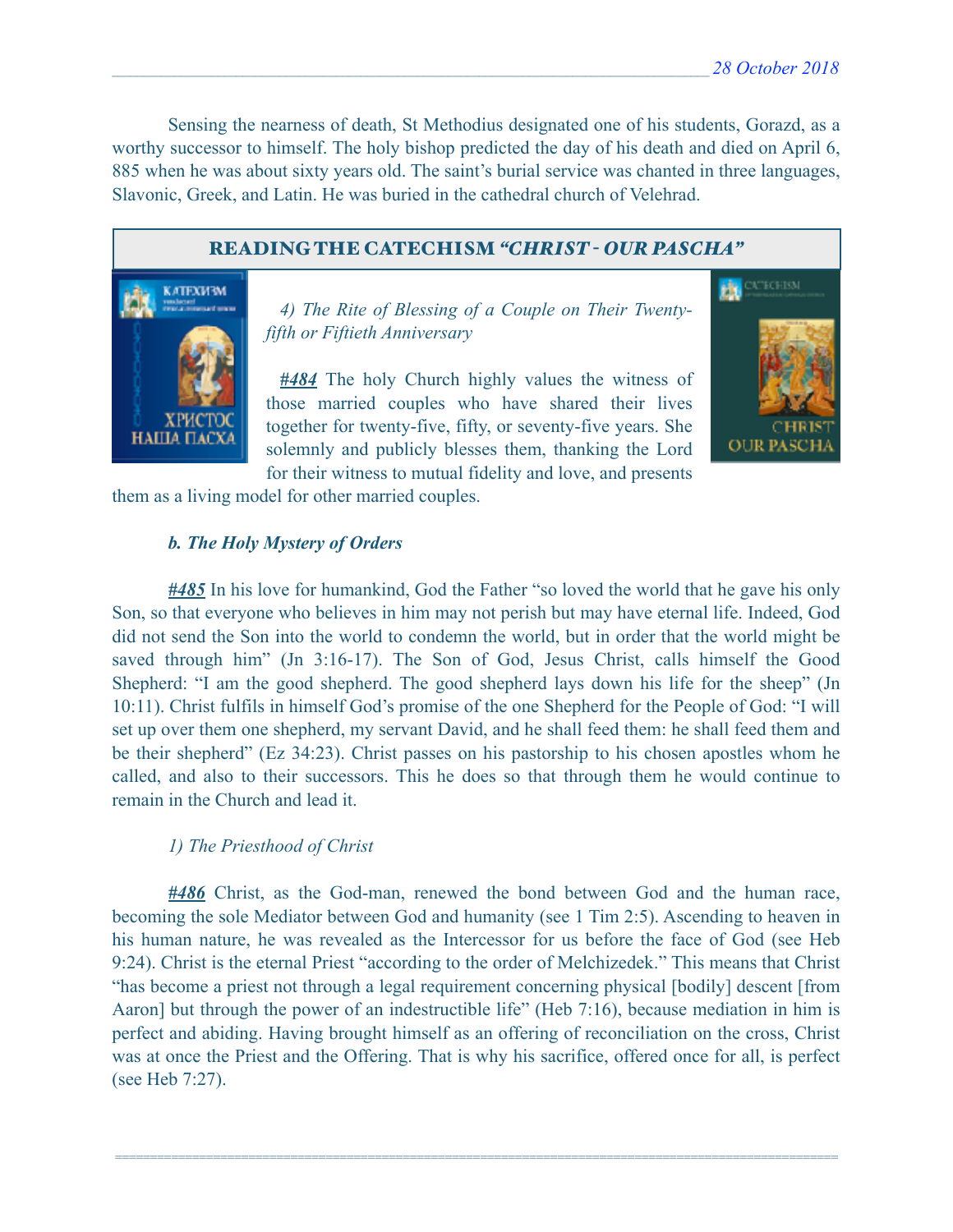# CHRISTMAS FOOD FAIR FOOD PREPARATION SCHEDULE

# Saturday, Dec. 8 // 11am - 2pm

| <b>DATE</b>         | <b>TASK</b>                                                       | <b>TIME</b>      | <b>VOLUNTEERS</b>                                        |  |  |  |
|---------------------|-------------------------------------------------------------------|------------------|----------------------------------------------------------|--|--|--|
| Tue. Oct. 30        | Peel potatoes/shred cheese                                        | 8:30-10:30 am    | Need 2-3 volunteers                                      |  |  |  |
| Wed. Oct. 31        | Make potato balls                                                 | 8:30 am-11:30 am | Need 5-6 volunteers                                      |  |  |  |
| Thu. Nov. 1         | Make pyrohy - LUNCH to<br>follow                                  | 9:00 am-1:30 pm  | <b>Need 22-25</b><br>volunteers                          |  |  |  |
| Sat. Nov. 3         | Bag frozen pyrohy                                                 | 9:00 am-11:00 am | Need 3-4 volunteers                                      |  |  |  |
| Thu. Nov. 8         | Make cabbage rolls - LUNCH<br>to follow                           | 9:00 am-12:00 pm | <b>Need 12-15</b><br>volunteers                          |  |  |  |
| Sat. Nov. 10        | Package cooked cabbage rolls                                      | $12:00-1:30$ pm  | Need 2-3 volunteers                                      |  |  |  |
| <b>Tue. Nov. 13</b> | Prep. sauerkraut & cottage<br>cheese for pyrohy                   | 9:00 am-11:00 am | Need 2 volunteers                                        |  |  |  |
| Thu. Nov. 15        | Make pyrohy (sauerkraut &<br>cottage cheese) - LUNCH to<br>follow | 9:00 am-1:30 pm  | <b>Need 22-25</b><br>volunteers                          |  |  |  |
| Sat. Nov. 17        | Bag frozen pyrohy                                                 | 9:00 am-11:00 am | Need 3-4 volunteers                                      |  |  |  |
| Sat. Nov. 20        | Bake kolachi                                                      | 8:30 am-1:30 pm  | Need 5-6 volunteers                                      |  |  |  |
| <b>Tue. Nov. 27</b> | Bake kolachi                                                      | 8:30 am-1:30 pm  | Need 5-6 volunteers                                      |  |  |  |
| Tue. Dec. 4         | Make pampushky & other<br>pastries                                | 8:30 am-12:00 pm | Need 5-6 volunteers                                      |  |  |  |
| Fri. Dec. 7         | Set up tables, package & price,<br>put up signs                   | 9:00 am-4:00 pm  | Need 4-5 volunteers                                      |  |  |  |
| Sat. Dec. 8         | <b>FOOD FAIR -</b><br>11:00am-2:00pm                              | 8:30 am-4:00 pm  | Need 20+ volunteers<br>in shifts for sales &<br>clean up |  |  |  |

## **HOT LUNCH WILL BE SERVED**

As always your assistance in helping out with the preparations for our Christmas Food Fair is very much appreciated as this is a major fundraiser for our parish. Please invite your friends and other family members to help with the various food prep, specially to make pyrohy and cabbage rolls. For more information contact Robert Herchak

@ 250-386-7872 or @ [rlherchak@gmail.com](mailto:rlherchak@gmail.com)